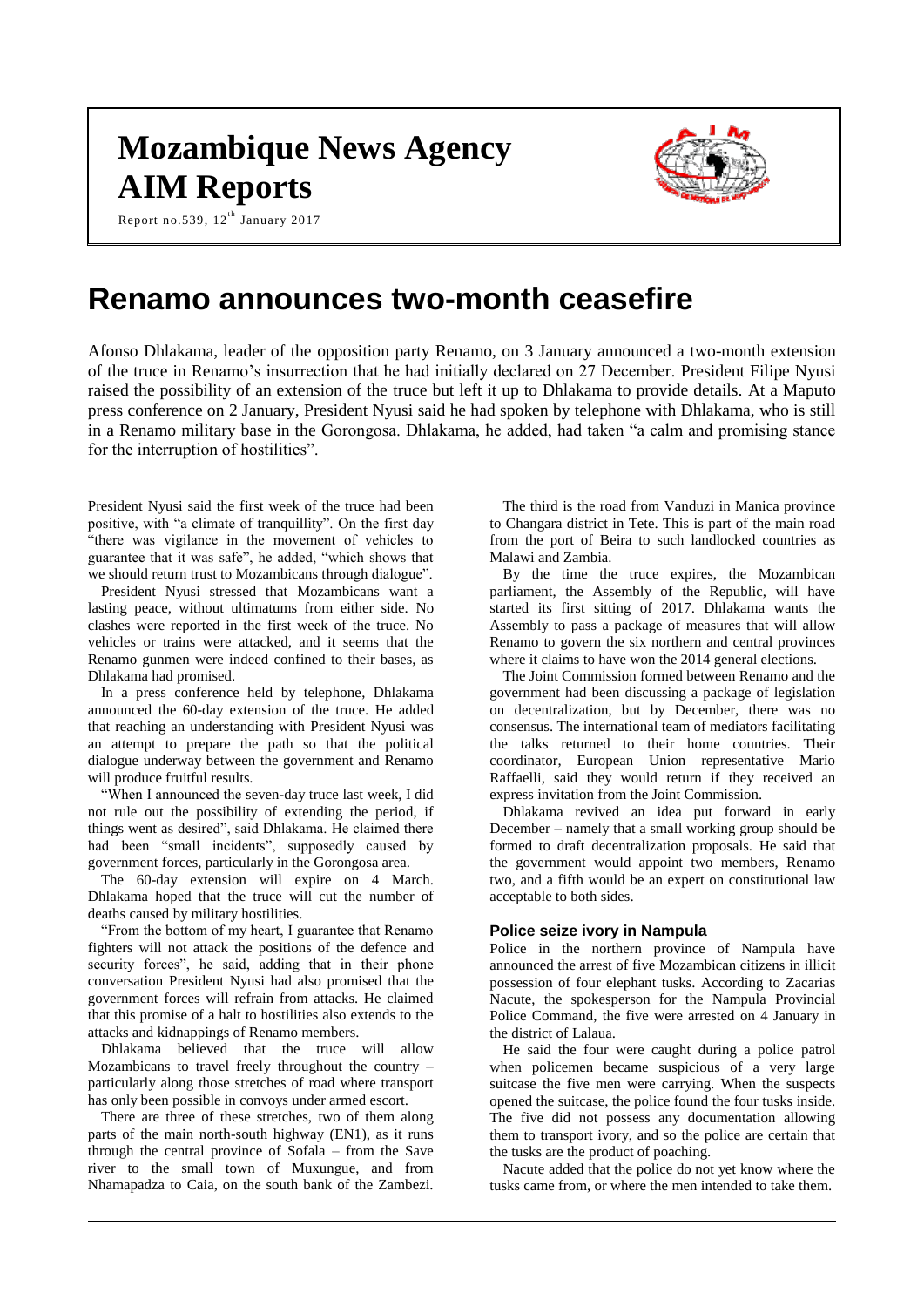# **Maputo water restrictions begin**

The Maputo Regional Water Company (AdeM) on 10 January began a programme of severe restrictions in supplying water to Maputo and Matola cities and to the district of Boane.

Each zone supplied by AdeM will receive water one day and not the next for at the least the next fortnight. This will continue for as long as the level of water in the Umbeluzi River remains critically low.

The Greater Maputo Metropolitan Area depends for its water on the Umbeluzi pumping and treatment station, and the flow of the Umbeluzi is controlled by the Pequenos Libombos dam. But the reservoir was only 14 per cent full, and more water was leaving the reservoir than entering it.

In December the government banned the use of Umbeluzi water for irrigating the banana plantations and other commercial agricultural companies downstream from the dam. The situation could worsen, depending on if there is significant rainfall in the Umbeluzi basin.

Cited by the television station STV, the director of production at AdeM, Gildo Timoteo, noted that the forecast for the 2016-17 rainy season was for normal to above normal rainfall in the months of October to December 2016. But this did not happen in the Umbeluzi basin.

"We don't know what will happen in the coming days", said Timoteo, "but the forecast now is that there will not be much rain up until March (regarded as the end of the rainy season), and so it will not be possible to recover our normal water storage capacity at the Pequenos Libombos".

If the current situation continues, he warned, "we shall have to consider new forms of management, and even think of going two days without water". That is, each part of the AdeM area would receive water on one day, but not for the next two days.

Timoteo admitted that, with the growth of Maputo, AdeM has not been able to keep up with the demand. New sources of water are needed in addition to the Umbeluzi.

He said AdeM is looking into the possibility of extracting ground water from high ground in the city, such as the Maxaquene and Desportivo slopes, and the area where the bridge over the Bay of Maputo is currently being built. This ground water is being analysed to check whether it is fit for human consumption, Timoteo said – if not (for example, if it is too brackish), it might still be used in other activities.

#### **Over 700 hectares of crops inundated in Gaza**

More than 700 hectares of crops have been inundated in the southern province of Gaza due to heavy rains upstream in the Limpopo river basin.

Visiting the flooded area on 6 January, the Gaza provincial governor, Stela da Graca Pinto, said that at least 190 hectares has been saved through the use of pumps to evacuate the flood waters.

She believed that the overall impact of the rains was highly positive, since they had broken the drought that struck the Limpopo Valley in 2016. "These rains have brought hope", she said, stressing that the province will be able to meet and perhaps surpass the target laid down for agricultural production this year.

She admitted that the flood wave travelling down the Limpopo "has brought some problems. But we must not allow ourselves to be shaken. We shall continue to work together to overcome the difficulties".

She urged Gaza farmers not to be disheartened, and to continue working to increase their production.

# **Annual inflation over 25 per cent**

Inflation in Mozambique in December, based on the consumer price indices of the three largest cities (Maputo, Nampula, and Beira), was 3.47 per cent, according to the latest data published by the National Statistics Institute (INE).

This pushed the final inflation figure for 2016 up to 25.27 per cent. While this is the highest annual inflation rate for well over a decade, it is lower than had been feared a few months ago. In October the governor of the Bank of Mozambique, Rogerio Zandamela, had warned that by the end of the year inflation could reach more than 30 per cent. However, harsh monetary policies imposed by the central bank, notably a dramatic increase in the benchmark interest rates, appear to have led to a recovery of the national currency, the metical, and to lower inflation than expected.

As usual, food and drink were responsible for most of the December price increases. Key increases were in the prices of tomatoes (47.7 per cent), coconuts (22.6 per cent), groundnuts (10.2 per cent), fresh or frozen fish (4.9 per cent), maize flour (3.6 per cent), and butter beans (5.5 per cent).

This year prices increased every month, except May, when these was a slight price fall (minus 0.22 per cent). This is unlike the regular pattern of previous years, when prices rose for the first three or four months of the year, then fell in the middle of the year, as the harvest came in, and then rose again at the end of the year and the festive season.

# **Cross-border movement fell sharply this festive season**

The number of people entering and leaving Mozambique during the 2016-17 festive season fell sharply in comparison with the two previous years.

The authorities had launched "Operation Salama" on 14 December to ensure a peaceful environment over the holiday period. This operation came to an end on 9 January, and in the closing ceremony held in Boane the General Director of Mozambican Customs, Aly Mala, said that about 400,000 people, and 116,000 vehicles had crossed the country's borders during this period.

This is less than half the 900,000 people whom the immigration authorities had expected to cross the borders.

Over the same period in the 2015-16 festive season, 690,000 people entered or left the country, and the previous years the figure was about 700,000. The decline between 2015-1 and 2016-17 was 42 per cent.

Mala blamed this sharp reduction on the international financial situation, and on the insurrection by the opposition party Renamo.

As for public order during the festive period, the commander of public order and security in the police force, Xavier Tocoli, told the ceremony this had been the calmest Christmas and New Year period for several years, and there had been no significant disturbances.

## **Deputy Interior Minister dismissed**

President Filipe Nyusi on 4 January relieved the Deputy Minister of the Interior, Jose dos Santos Coimbra, of his duties.

As is normal with presidential dispatches, no reason was given for this decision. So far no replacement deputy interior minister has been appointed, nor has Coimbra been given any other position.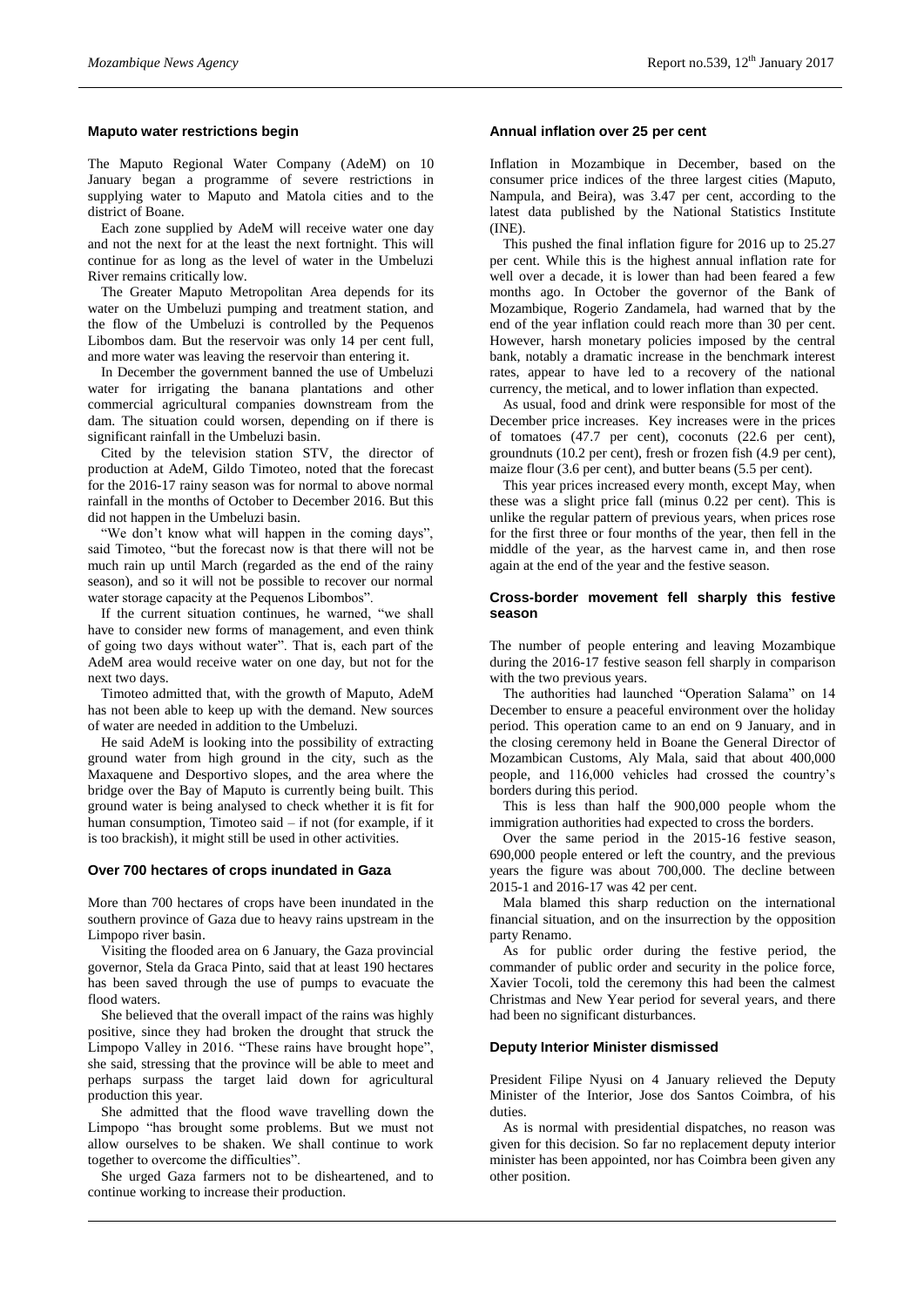# **Dedicated electricity line for new hospital**

Mozambique's publicly-owned electricity company, EDM, has announced that it will build an independent, medium voltage transmission line exclusively to provide power for the country's newest health unit, the Quelimane Central Hospital, in Zambezia province.

The new line will be five kilometres long and will cost over 28 million meticais (about US\$400,000). The director of EDM's Quelimane distribution area, Maria Quipico, said the money is available, and EDM is beginning to mobilize the materials necessary to build the line.

Currently, the hospital draws electricity from a 100 kilometre long transmission line, which also supplies power to nearby beach resorts such as Zalala, and the small town of Macuse. "Any disturbance along this line affects the hospital", said Quipico.

President Filipe Nyusi inaugurated Quelimane Central Hospital on 26 October. It is the largest hospital built in Mozambique since independence in 1975, and is the fourth health unit to enjoy the status of "central hospital" (the others are in Maputo, Beira, and Nampula).

The hospital has state-of-the-art equipment, but much of this depends on a reliable source of electricity. The hospital director, Ladino Suade, warned, shortly after the hospital was inaugurated, that the power currently supplied is not of good enough quality to feed the equipment installed there.

But this problem should be solved within a few months. Quipico expects all the material required for building a dedicated transmission line to the hospital to arrive in January, and she believed the line will be functioning by the end of June.

### **Deputy Governor of Central Bank sworn in**

President Filipe Nyusi on 3 January urged the new Deputy Governor of the Bank of Mozambique, Victor Pedro Gomes, to make every effort to help stabilize the country's economy.

At the same ceremony, President Nyusi swore into office four deputy vice-chancellors for the Eduardo Mondlane University (UEM) and for the Lurio University (Unilurio), based in Nampula. The two deputy vice-chancellors for the UEM are Armindo Daniel Tiago and Amália Alexandre, while those for Unilurio are Sonia Maria Ataíde Maciel and Marcelino Liphola.

#### **Tax Authority surpassed 2016 target**

The Mozambican Tax Authority (AT) announced on 30 December that in 2016 it collected 173 billion meticais (about US\$2.46 billion, at current exchange rates) in tax revenue. This is a 4.8 per cent increase on the tax collection target for 2016 of 165 billion meticais.

Addressing a Maputo press conference, AT Chairperson Amelia Nakhare declared "We can state: Mission Accomplished! 2016 was not an easy year in terms of tax collection activities, because of our economic structure and the shocks deriving from the external and internal macroeconomic conjuncture, which significantly affected collection capacity".

The AT statistics show that southern Mozambique, notably Maputo City, contributed more than 60 per cent of overall revenue. Nakhare explained that this is because of the role of the customs services at Maputo Port, far and away the largest of Mozambique's ports, and because of the high concentration of major taxpayers in the capital.

Nakhare stressed that what is most important in tax

collection is not the amount of money raised, but efficiency.

"We measured the efficiency rate, and we found that currently, the highest efficiency rate is not in Maputo City", she said. "We have the greatest efficiency in Gaza and Inhambane provinces, even though they have less ambitious targets".

"Collecting more does not mean being more efficient", she added. "Being efficient means, above all, being closer to the taxpayer, and having the capacity, together with the taxpayer, for better fiscal planning".

The northern provinces were the least efficient area in tax collection, Nakhare said, though she recognized that, as from October, the port of Nacala has become more efficient in collecting revenue.

As for the prospects for 2017, Nakhare said the AT intended to increase its capacity to monitor the country's borders, to reduce smuggling and thus increase revenue. This would mean increasing the size of the AT's fleet of vehicles, and training people currently classified as "auxiliary" tax officers to work on border inspections.

#### **Vilanculos murder: three more charged**

The Attorney-General's Office (PGR) has announced that it is charging a further three people in connection with the murder, on 11 April, of prominent Maputo prosecutor, Marcelino Vilanculos.

A statement from the PGR on 29 December gave very few details. It said that two of the new suspects, both men, are still at large, while the third, a woman, is under arrest. Her detention was formalized on 16 December. The statement does not name any of the three, or explain their roles in the assassination, beyond stating that the three are accused of "moral and material" responsibility for the murder.

The first three suspects were detained earlier in the year, but one of them, Abdul Tembe, who allegedly drove the car used in the assassination, escaped from the Maputo top security prison on 24 October.

Subsequently, nine prison staff, including the prison director, Castigo Machaieie, were detained on suspicion of colluding in the escape.

The investigations into Tembe, and the two people who were arrested with him, Amade Antonio and Jose Countinho, have been completed, and the prosecution is waiting for the Maputo Provincial Court to set a trial date.

A separate case file has been opened for the three new suspects.

Vilanculo, a man with a reputation for great integrity, was murdered outside his home in the southern city of Matola. The motive for the crime is not yet publicly known, but he was the lead prosecutor in several sensitive cases, including some of the kidnappings of businessmen that have plagued Mozambican cities since late 2011.

He was known to be investigating Danish Satar, accused of being one of those behind the kidnappings, who was deported from Italy to Maputo by Interpol in December 2015. Danish Satar is the nephew of one of the country's most notorious murderers, Momad Assife Abdul Satar ("Nini"), one of the men found guilty of ordering the November 2000 assassination of the country's top investigative journalist, Carlos Cardoso.

Danish Satar was released from preventive detention on 6 June, but three days later he too was kidnapped in the Maputo neighbourhood of Sommerschield. He has not been heard of since, and police suspect that this was not a genuine kidnapping at all, but merely a way of spiriting Satar out of the country.